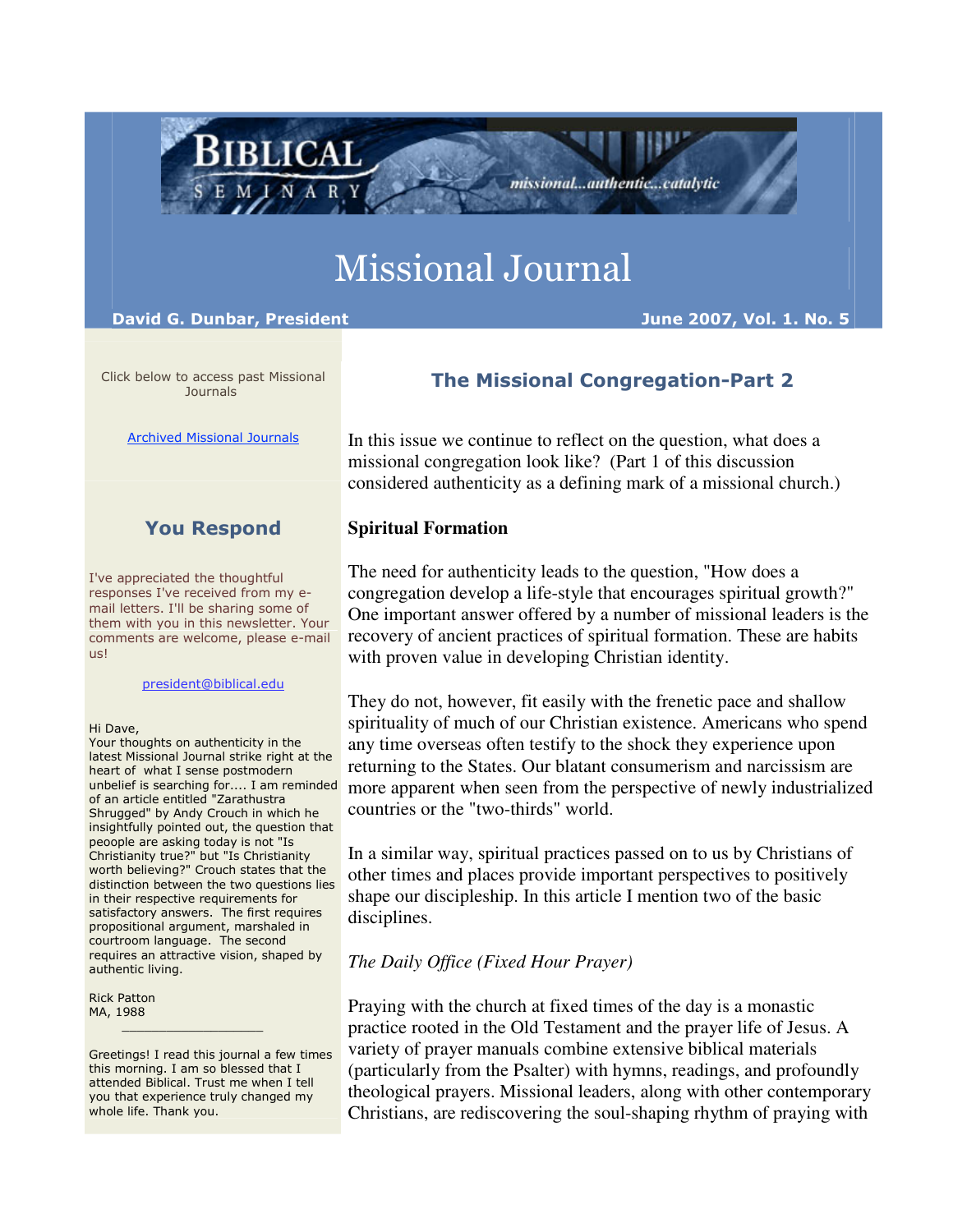Karen Cooper MDiv, 2004

Excellent article, and I love the series.... One challenge for our church is that we've historically been a "seeker targeted" church in the modern sense. We're now finding that seekers have changed and that Missional Ministry is much more compelling than simply a "kickin' program."

Dave Johnson, Pastor Kalamazoo Community Church MA, 1997

Quick Links

Our website

CECL at Biblical

If you are interested in supporting our vision for seminary education click here

Institutional Advancement

copyright © 2007 David G. Dunbar

the global church.

Calvin Miller has described his own interest in ancient Celtic prayer tradition: "This fire that burned in the century after Rome had burned was a flame fueled by an ardor that most Western Christians have never known. I wanted to find the flame again. For it is sometimes by looking at the past that the present amends its dead soul, and there dawns a hope that the future will be born with new vitality." *The Path of Celtic Prayer* [IVP, 2007], p .8.

**These orders of prayer are not alternatives to private or spontaneous prayers, but an invaluable complement.** In times when our private prayer life is cold or shallow, fixed-hour prayers help us verbalize what our own hearts cannot articulate. In a culture of radical individualism, the daily office drives home the reality of our confession: "I believe in the holy catholic church." We are reminded that we are not alone in the Christian journey but are surrounded by a great cloud of witnesses-many have gone on before, many are currently on the road with us.

**Another deeply formative benefit of this discipline is that it challenges our frantic life-styles.** We are driven by the clock. Scot McKnight asks, "Is there another way? There is: That other way is to let the hours of prayer shape our days. The blessings of life that enter most deeply into our soul do not come by our finding more free time or more leisure. Those blessings enter the soul when we let soul rhythms, the sacred rhythms of prayer, shape the structure of our day." *Praying with the Church* [Paraclete Press, 2006], p. 36.

McKnight is a self-described "low church" evangelical who, like me, is rediscovering elements of ancient Christian wisdom that profoundly challenge the assumptions and practices of Christians in the modern /postmodern West. His book is a very accessible introduction to a variety of prayer manuals from different theological traditions.

What lessons could be learned if a small group (or a large group!) in your church committed to a six-month experiment in fixed-hour prayer? Suppose everyone in the group kept a journal of the experience and then met together every week to share what they learned? Transformational? No doubt!

## *Disciplines of the Word*

Missional churches will need to reinvigorate the classical spiritual disciplines related to Scripture: hearing, reading, studying, memorizing, and meditating on God's Word. Here, as in the case of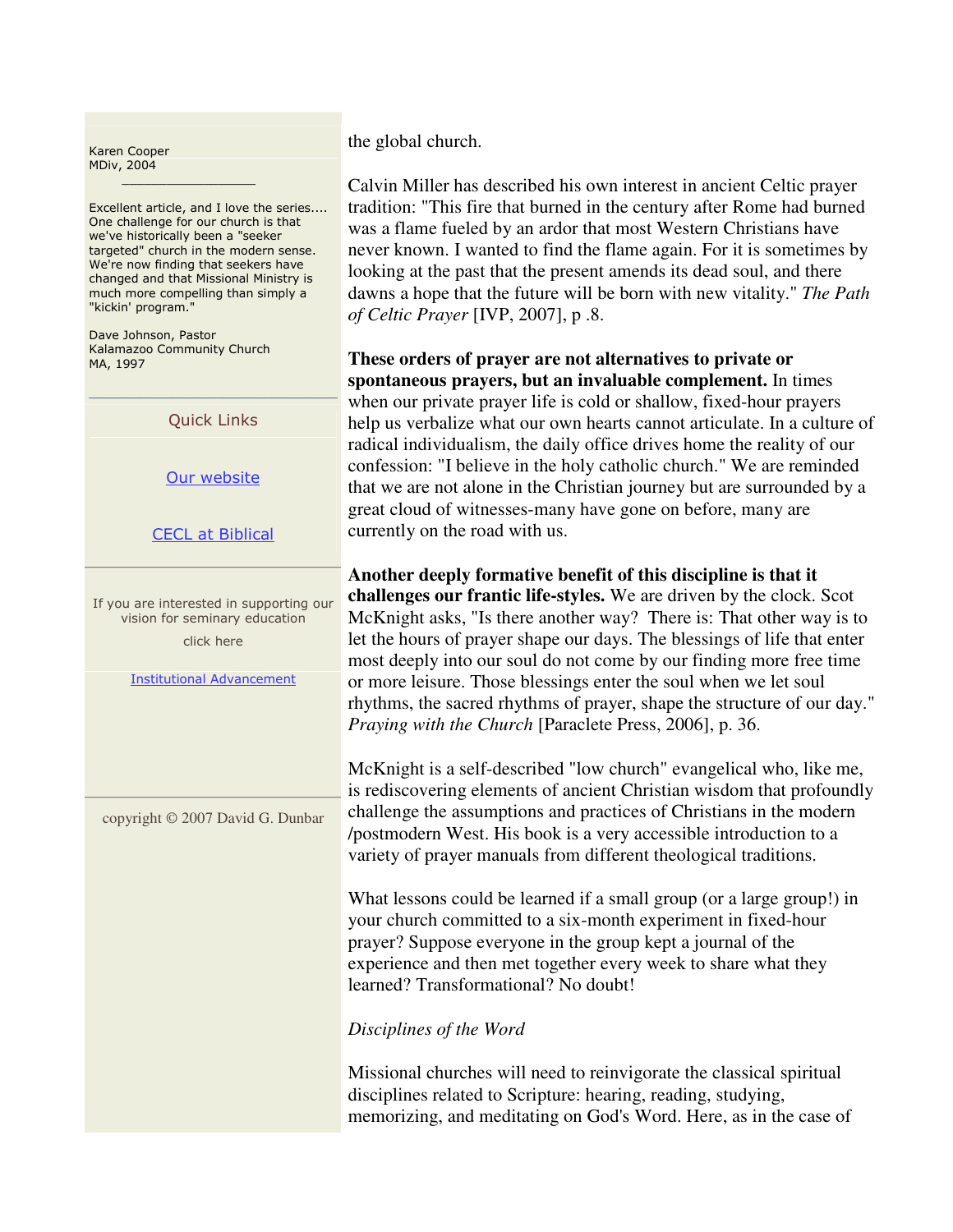prayer, there is much that has been lost in the modern church. **Most people do not listen well, read thoughtfully, study diligently, or memorize effectively.** And very few have any clue on how to meditate-they may even confuse biblical meditation with the techniques of non-Christian religions.

What the church needs is a broad engagement of the congregation with the overall story of the Bible, not simply better sermons. A welcome recent development in biblical hermeneutics is the emphasis on narrative and the power of narratives to shape our lives. All of us live out a story. Generally, however, we live out the American story built around ideas of rugged individualism, personal freedom, materialism, and the drive for self-fulfillment.

**There is a better story for us to learn and live into.** It is the story of a people called to share in the life of the triune God and to join his mission of reconciling all things to himself. It is a radical, subversive, and dangerous story that challenges all other stories, including the American story.

Most of our congregations no longer know much of the biblical story and so are not shaped by it. Eugene Peterson laments the fact that in a day of increased interest in spirituality "...there is not a corresponding revival of interest in our Holy Scriptures... It is a matter of urgency that interest in our souls be matched by an interest in our Scriptures." *Eat this Book* [Eerdmans, 2006], p. 17.

The Bible is the primary shaper of Christian identity, but it is not a magic book. It will not transform our lives just because we say great things about it, such as it is holy, inspired, infallible, inerrant. Many who affirm these words are largely unaffected by their truth. Frequently we come to the Bible with the wrong agenda. As Peterson notes: "It is possible to read the Bible from a number of different angles and for various purposes without dealing with God as God has revealed himself, without setting ourselves under the authority of the Father, the Son, and the Holy Spirit who is alive and present in everything we are and do." (p. 30.)

Above all, the temptation is to read Scripture from the standpoint of the *sovereign self*. We want to use Scripture for our own agenda, to make it "relevant" to our individual lives, to find "principles" for developing successful careers, raising healthy families, and finding emotional healing. All of this easily misses the point: **the biblical story is not about us but about God.** An elderly pastor once said to me, "The goal is not to apply the Bible to your life, but to apply your life to the Bible." Exactly!